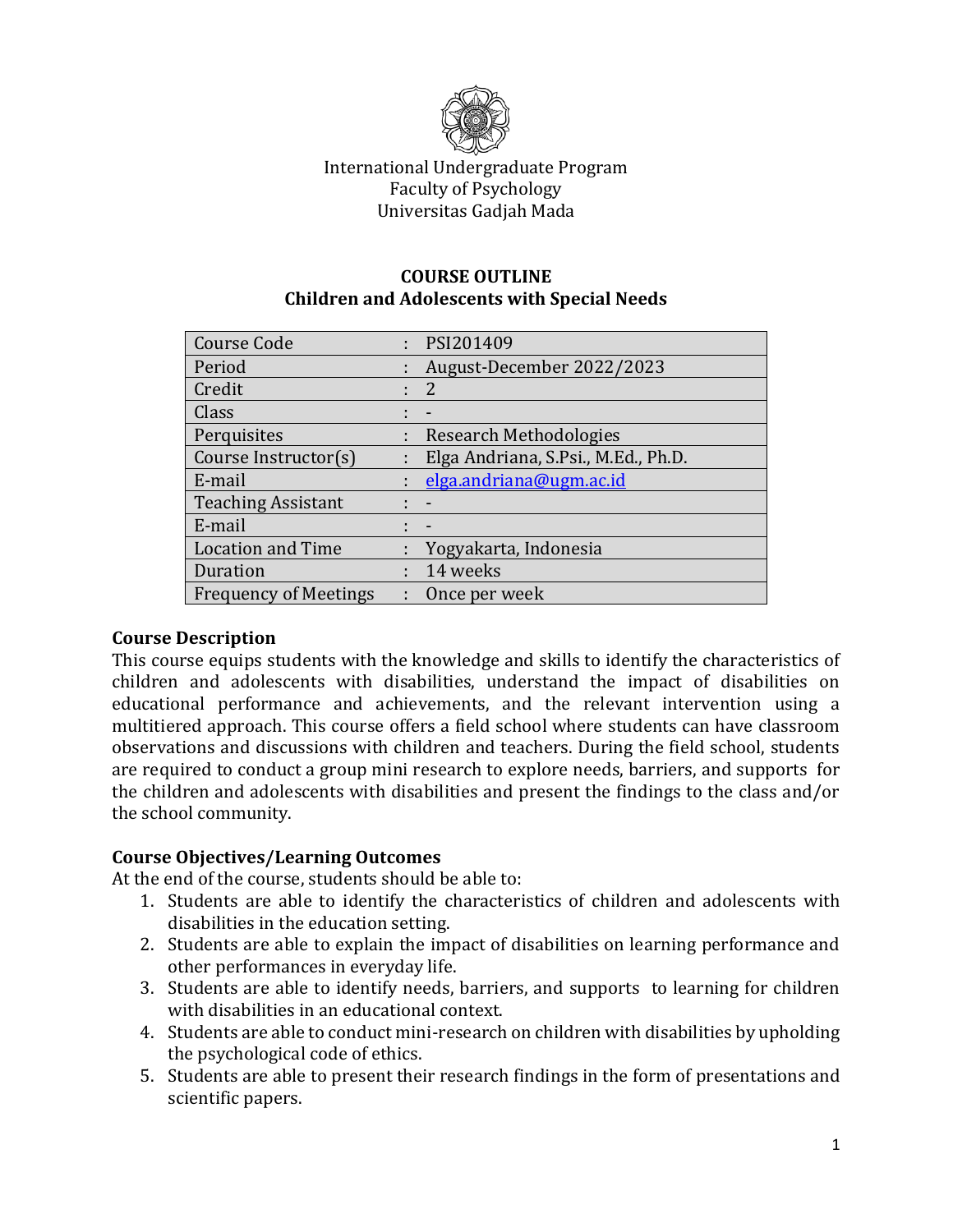## **Readings**

Books/book chapters:

- Andriana, E., & Evans, D. (2017). *"Why I am chosen as inclusion child?": Listening to student voice on school experiences of inclusion in Indonesia*. In V. Plows & B. Whitburn (Eds.), Inclusive education: Making sense of everyday practice (pp. 175-194). Sense Publishers.
- Evans, D., Andriana, E., Setiani, P., & Kumara, A. (2018). *Universal Design for Learning to Support Learning in Gunung Kidul. Who's In? Who's Out?. What to do about inclusive education.* Sense Publisher.
- Hall, T. E., Meyer, A., & Rose, D. H. (Eds.). (2012). *Universal design for learning in the classroom: Practical applications*. Guilford press.
- Hallahan, D., Kauffman, J., & Pullen, P.C. 2014. *Exceptional learners: An introduction to special education, 12th edition.* Pearson.
- Kirk S., Gallagher, J.J., Coleman, M.R., Anastasiow, N. 2012. *Educating exceptional children*. Wadsworth.
- Shogren, K. A., Wehmeyer, M. L., & Singh, N. N. (2017). *Handbook of positive psychology in intellectual and developmental disabilities*. Springer.

Journal articles:

- Andriana, E., Kiling Y.I., Evans, D. (in press). Inclusive education for indigenous students in the Indonesian context. *International Journal of Inclusive Education*.
- Nur, A., Andriana, E., & Evans, D. (2021). Conceptualising inclusion within Indonesian contexts. In *Schuelka, M.J., & Carrington, S. (Eds.),* Global direction in inclusive education. Routledge.
- Andriana, E., & Evans, D. (2021). Voices of students with intellectual disabilities: Experiences of transition in "inclusive schools" in Indonesia. *British Journal of Learning Disabilities*.
- Bonati, M. L., & Andriana, E. (2021). Amplifying children's voices within photovoice: Emerging inclusive education practices in Indonesia. *British Journal of Learning Disabilities*.
- de Leeuw, R.R., Little, C., Andriana, E., Evans, D., & Zanuttini, J.Z. (2020). Social inclusion through the eyes of the student: Voices of students with disabilities on friendship and acceptance. *International Journal of Disability, Development and Education*.
- Andriana, E., & Evans, D. (2020). Listening to the Voices of Students on Inclusive Education: Responses from Principals and Teachers in Indonesia. *International Journal of Educational Research*.

# **Methods of Instruction:**

Lectures: 30% Discussion: 30% Group work: 30% Presentations: 10%

### **Course Assessment**

The final grade of the course will be compiled proportionally from the components below: Examinations

a. Group task - school observation report (20%)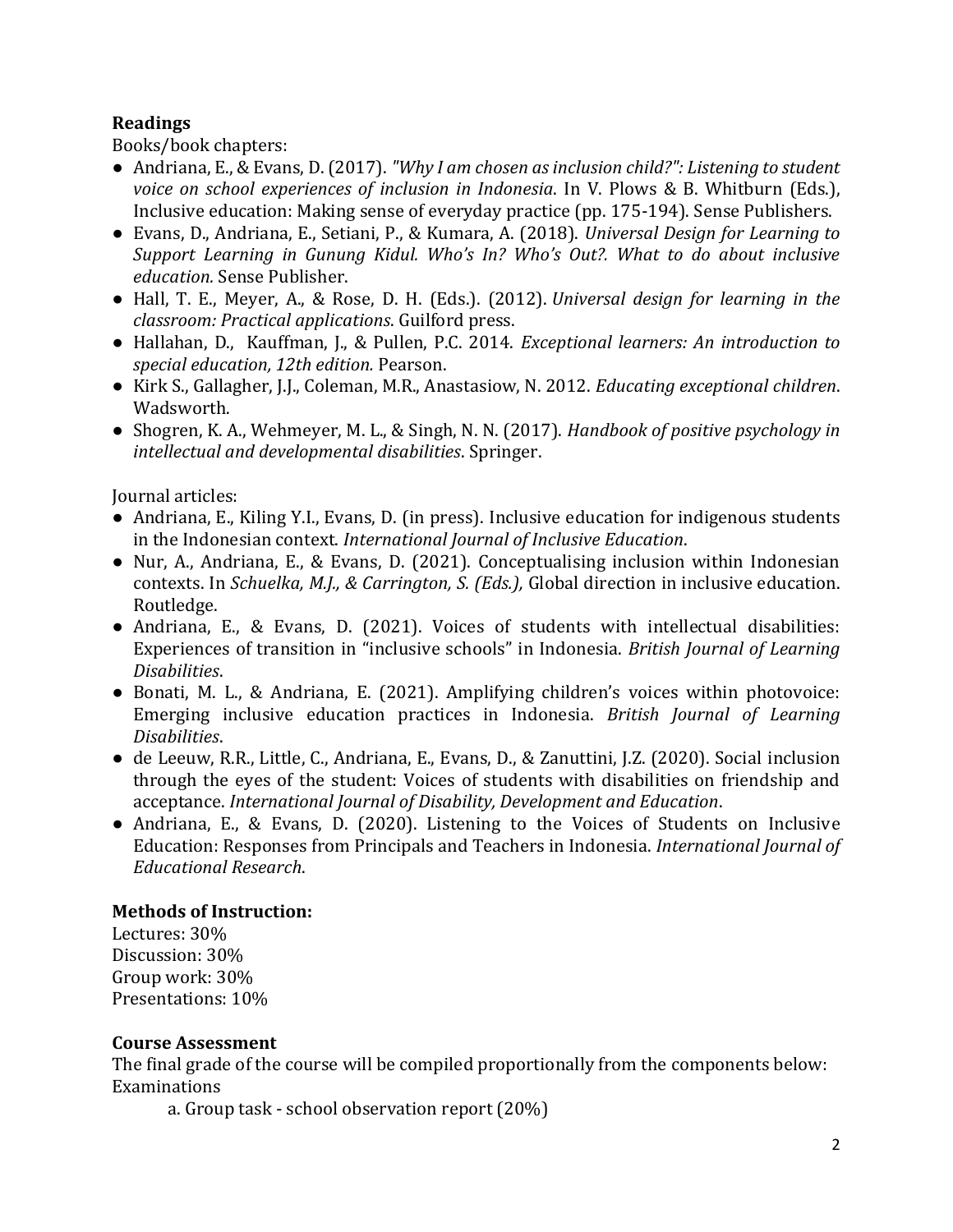b. Group task – presentation on research findings (30%) c. Individual task - paper (30%) Class participation (20%)

# **Methods of Evaluation:**

# **1. Examination (90%)**

### a. Mid-term exam (30%)

The mid-term exam supports the achievement of course objective #1. #2, and #3. The mid-term exam takes the form of a classroom observation report and will cover the topic of week 1 – to week 7.

b. Final exam  $(60\%)$ 

The final exam supports the achievement of course objective #4 and #5. The final exam takes the form of in-class presentation and individual paper. It will cover the topic of week 8 – week 14.

### b.1. Group presentation (30%)

Presentation Grading Indicator

| <b>Grading Indicators</b>                      | <b>Max Score</b> |
|------------------------------------------------|------------------|
| Comprehensiveness                              | 20               |
| Clarity of presentation                        | 20               |
| Clear presentation material (PPT, video, etc.) | 20               |
| Time discipline                                | 20               |
| Answer/response to questions                   | 20               |
| <b>TOTAL</b>                                   | 100              |

\*) Same score applies to all group members. Exception: if one member shows minimum effort and engagement in the group, then her/his score will be deducted 20 points.

### b.2. Individual paper (30%)

Paper Grading Indicator

| Taper drauling multatur<br><b>Grading Indicators</b> |                  |  |  |
|------------------------------------------------------|------------------|--|--|
|                                                      | <b>Max Score</b> |  |  |
| Reference and in-text citation                       | 20               |  |  |
| Background problem                                   | 30               |  |  |
| Analysis, results and discussion                     | 40               |  |  |
| <b>On-time Submission</b>                            |                  |  |  |
| <b>TOTAL</b>                                         | 100              |  |  |

# **2. Class Engagements (worth 10%)**

Students are expected to attend class, have required assignments prior to class time, and actively contribute to the discussion with thoughtful responses, reflections, and questions about the readings. In order to create meaningful class discussions, students are encouraged to review the suggested course readings attached to this course outline. Criteria assessing class engagements include the following behaviors and characteristics:

- Class attendance minimum 75% out of 14 meetings
- Engagement in-class discussion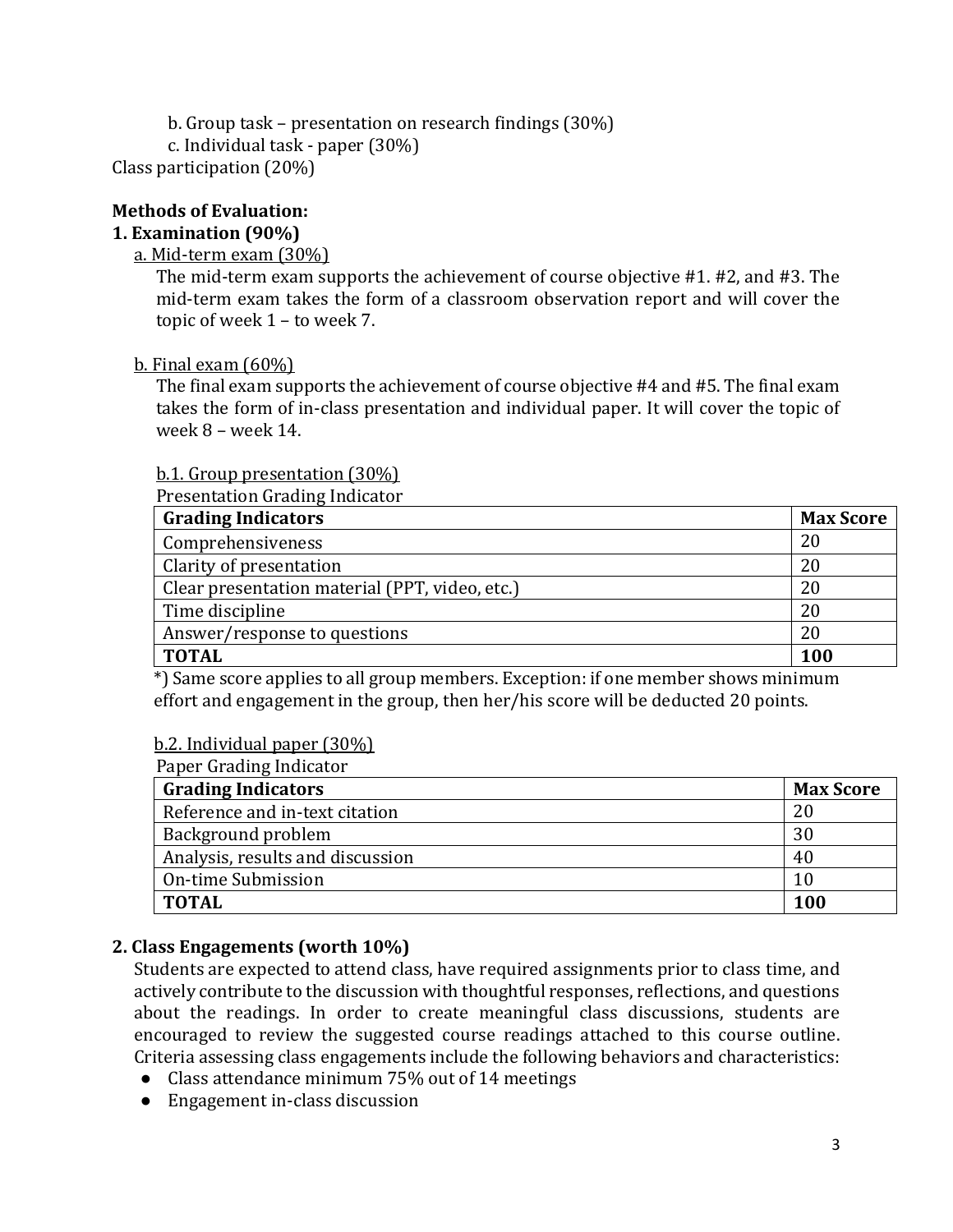- Contributing thoughtful, reflective comments, questions, or observations about the theories discussed in class
- Listening to others with respect
- Asking questions for clarification
- Allowing yourself to be open-minded, curious, make mistakes, and recognize that there will be times when you will not be able to make sense of the material. Please ask questions! Please see me!

# **Course Policies**

- Excused absences are described in the Undergraduate Student Manual/Attendance Policy. Students should attend at least 75% of the total 14 meetings; otherwise, the final examination is not granted, which can lead to an unsatisfactory grade for this course. Three or more absences (excused or unexcused) will necessitate a special advisement meeting with the course instructor to discuss the student's continuation in the course.
- Late papers will result in a two-point deduction from the paper grade itself for each day late.
- In the event of a canceled class, the instructor reserves the right to schedule a makeup class during exam week.

# **Academic Integrity**

Academic integrity is an ethical policy of academia from which students joining this course are not exempted. Among the ethical behaviors highlighted in this course, but not limited to, are: (i) learning commitment, reflected as the students meet the attendance requirements, and (ii) honest behavior, demonstrated as the students adhere to the nonplagiarism conduct. A breach of academic integrity can result in A FAILURE OF AN ENTIRE COURSE.

# **Attendance Policy**

Attending lectures demonstrates students learning commitments. In compliance with the Faculty Academic Regulation, students should attend 75% of the total lectures; otherwise, permission to attend the final examination is not granted, which in turn can lead to an unsatisfactory grade obtained for this course.

# **Plagiarism Policy**

Students should be fully aware that plagiarism is unethical behavior that breaches academic integrity and, therefore, may cause serious sanctions, from an unsatisfactory grade to a failure of the entire course. Overall, plagiarism is simply defined as presenting someone else's thoughts or work as your own. This action can vary from having inappropriate academic referencing to deliberate cheating. Below are the types of plagiarism students should be aware of:

1. **Copying**: using identical or very similar words to the original text or idea without acknowledging the source. Although this action is often subject to absentmindedness, it can be perceived as a deliberate action to present someone else's work as our own.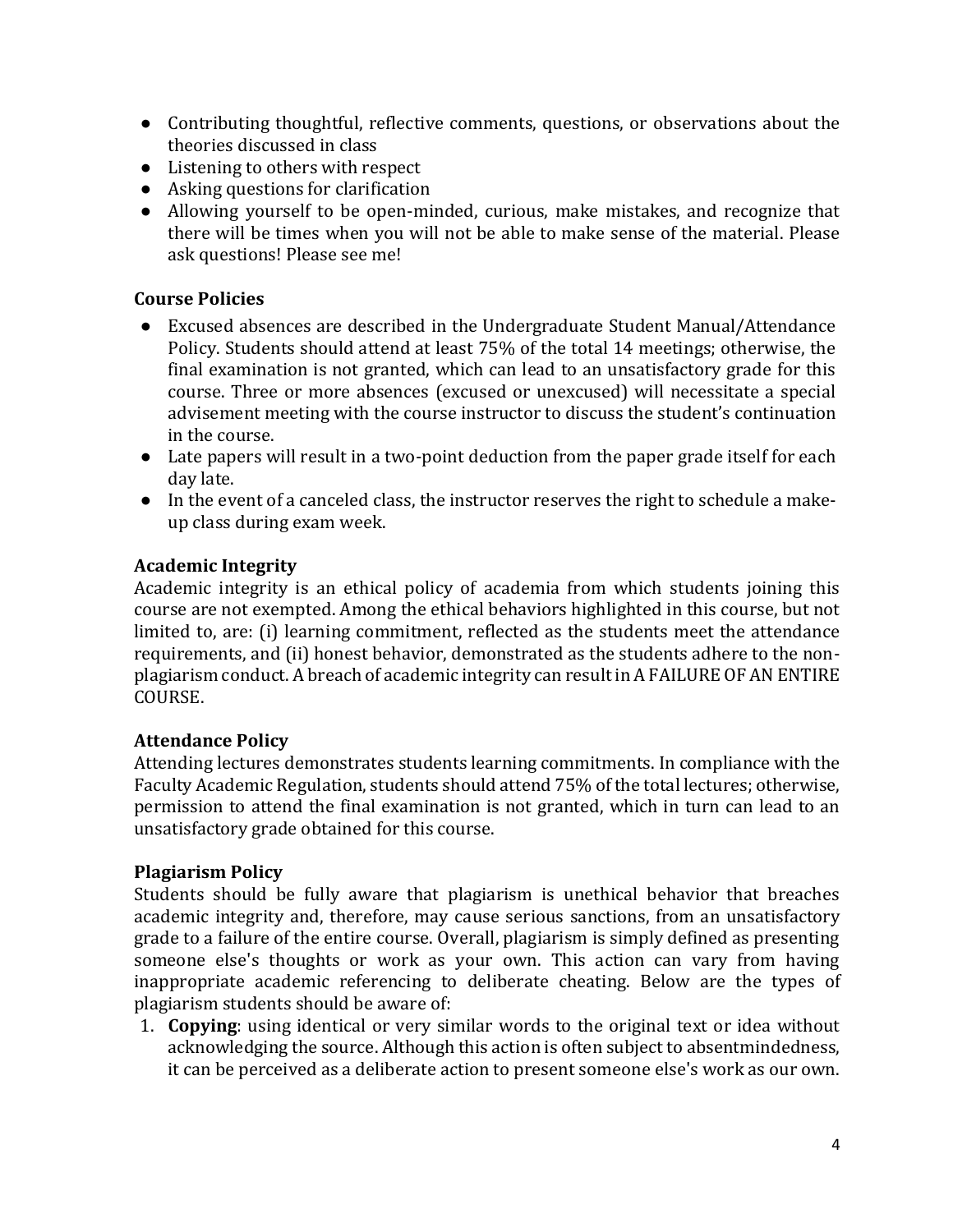- 2. **Inappropriate paraphrasing**: changing a few words and phrases while still retaining the original structure and content without giving credit to the original sources.
- 3. **Collusion**: denying the contribution of others and claiming the work as a person's work. Collusion also includes making your work available to another student for them to copy it, stealing or obtaining another person's work to copy it, and taking full responsibility for another person's academic work either voluntarily or with financial gain.

For more information about plagiarism, visit [http://www.plagiarism.org/.](http://www.plagiarism.org/)

### **Changes to Syllabus:**

As a student, you acknowledge receipt of this syllabus and the information herein by continuing to attend this course. As the instructor, I reserve the right to make changes to this syllabus if circumstances warrant such a change. All major changes will be provided to you in writing.

### **Appropriate Use of Electronic Devices in the Classroom**

The use of cell phones or other electronic devices during lectures and lab sessions for texting, talking, or any other purpose is disruptive to the other students, and, therefore, such use of electronic devices is prohibited. Please be courteous to your instructor and your fellow classmates and turn off all electronic devices and store them properly during class. The use of laptop computers and tablets during lectures and lab sessions must be limited to course activity only. Accessing any social media site (Facebook, Twitter, Instagram, etc.) or personal e-mail accounts during lectures and lab sessions is a violation of classroom policy. Students are prohibited from having cell phones or other electronic devices during examinations. All electronic devices should be turned off completely and properly stored away during examinations.

**Grading System:** The table below shows grade totals and corresponding letter grades for the course. Course grade totals ending in 95 or higher are rounded up to the next whole number.

| A+          | 98-100    |
|-------------|-----------|
| A           | 92-97     |
| A-          | 89-91     |
| A/B         | 86-88     |
| $B+$        | 80-85     |
| B           | 77-79     |
| $B -$       | 74-76     |
| B/C         | 70-73     |
| $C+$        | 67-69     |
| $\mathsf C$ | 64-66     |
| $C -$       | $60 - 63$ |
| C/D         | 57-59     |
| D+          | 54-56     |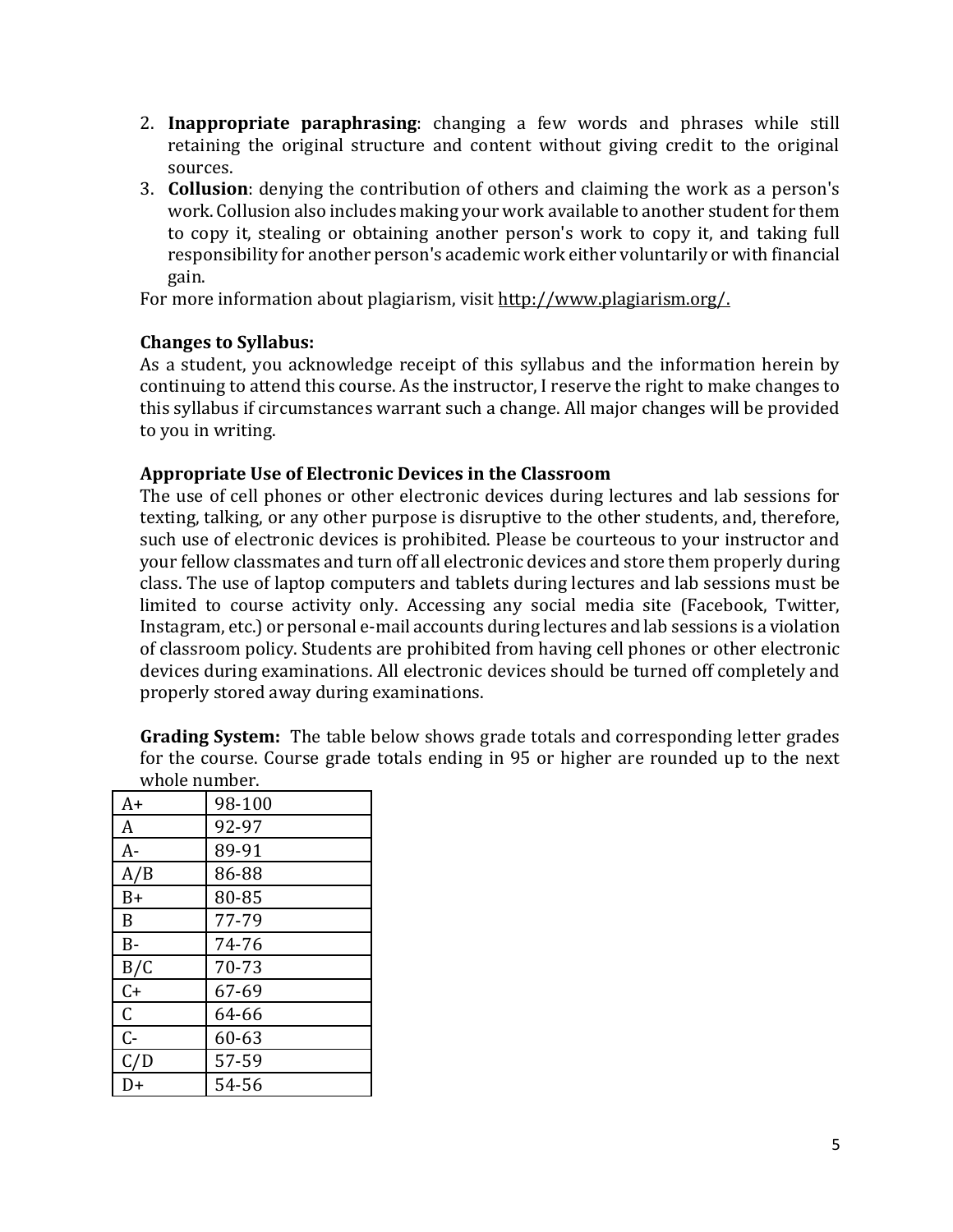|      | 50-53 |
|------|-------|
| E(T) |       |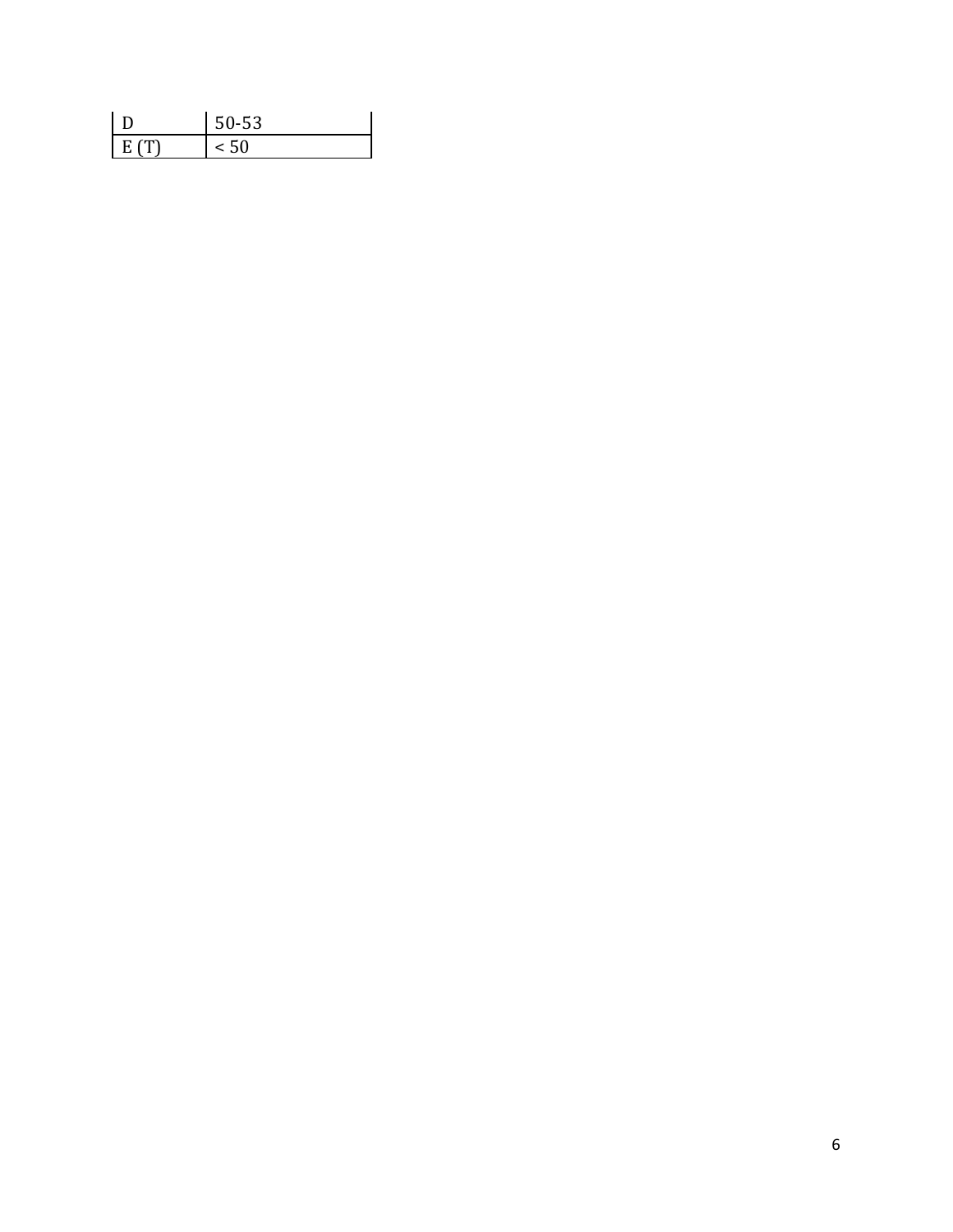# **Course Calendar:**

| <b>Meeting</b> | Day &       | <b>Topics</b>                                                                                                                          | <b>Learning &amp; Teaching Methods</b>                            | <b>Assessment</b> |
|----------------|-------------|----------------------------------------------------------------------------------------------------------------------------------------|-------------------------------------------------------------------|-------------------|
|                | <b>Date</b> |                                                                                                                                        |                                                                   |                   |
| $\mathbf{1}$   |             | Course introduction<br>Inclusive education in the<br>Indonesian context                                                                | Lecture, discussion                                               | Class engagements |
| $\overline{2}$ |             | The<br>definition,<br>classification.<br>causes, and characteristics of<br>children and adolescents with<br>sensory disabilities.      | Lecture,<br>case-based<br>learning,<br>discussion                 | Class engagements |
| $\overline{3}$ |             | definition,<br>classification.<br>The<br>causes, and characteristics of<br>children and adolescents with<br>intellectual disabilities. | case-based<br>Lecture,<br>learning,<br>discussion                 | Class engagements |
| $\overline{4}$ |             | classification.<br>The<br>definition,<br>causes, and characteristics of<br>children and adolescents with<br>neurodiversity.            | case-based<br>Lecture,<br>learning,<br>discussion                 | Class engagements |
| 5              |             | Universal Design for Learning.                                                                                                         | Guest lecture                                                     | Class engagements |
| 6              |             | Identifying needs, supports, and<br>barriers to learning                                                                               | Classroom observations                                            | Class engagements |
| $\overline{7}$ |             | Identifying needs, supports, and<br>barriers to learning                                                                               | Classroom observations                                            | Class engagements |
|                |             |                                                                                                                                        | <b>MIDTERM EXAM:</b> Group task - school observation report (20%) |                   |
| 8              |             | Preparation for mini research                                                                                                          | Lecture, group discussion                                         | Class engagements |